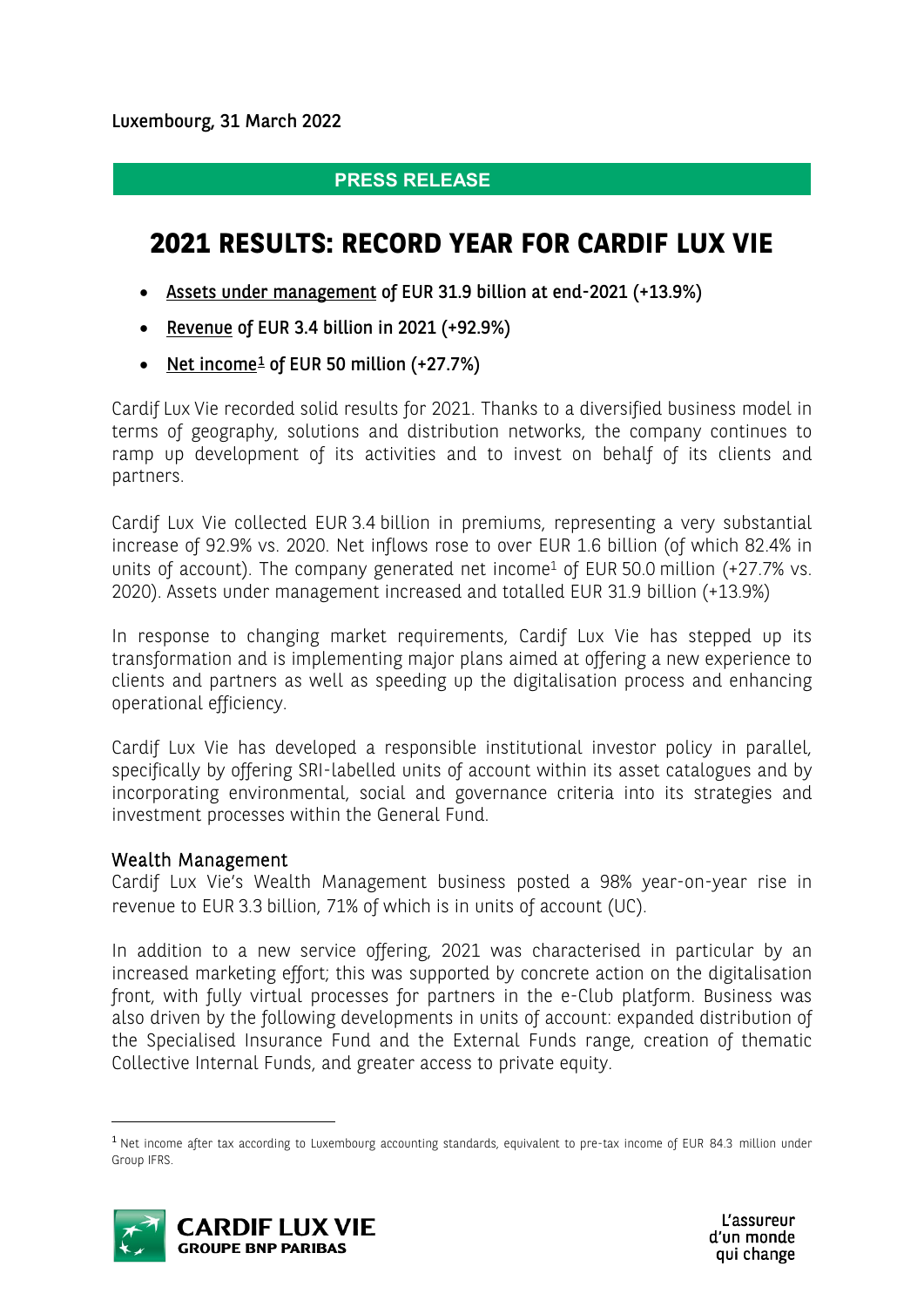#### Local market

Business in the Luxembourg residents market totalled EUR 169.3 million, which included EUR 74.8 million in inflows from retail clients.

In terms of distribution, business generated via brokerage networks grew 13%[2](#page-1-0) while collaboration with the BGL BNP Paribas network was strengthened. Ongoing digitalisation of the distribution platform, as well as the full benefits of an automated, integrated operational model, should enable the company to develop new partnershipbased opportunities going forward.

"The results achieved by Cardif Lux Vie against a challenging backdrop in 2021 confirm the soundness of its business model. We achieved a successful transformation by developing a rejuvenated, enhanced proposition aimed at our partners and clients. Today we are fully committed to pursuing this approach of ongoing improvement, creating value for our stakeholders and generating lasting growth. The company will be able to count on drivers such as data utilisation and deployment of the API-sation of the IT system, with a view to strengthening our leading position and making Luxembourg life insurance more accessible across all markets," commented Christian Gibot, CEO of Cardif Lux Vie.

| Key figures at 31/12/2021 |                  |
|---------------------------|------------------|
| Number of employees       | 318              |
| Revenue                   | EUR 3.4 billion  |
| Assets under management   | EUR 31.9 billion |
| Net result <sup>1</sup>   | EUR 50 million   |

#### About Cardif Lux Vie

Cardif Lux Vie is a Luxembourg life insurance company positioned among the major players in the market. Committed to its clients, partners and employees, the company provides high-quality solutions and services that contribute to sustainable and responsible growth.

In Luxembourg and the Greater Luxembourg Region, Cardif Lux Vie provides bancassurance and brokerage networks with high-value-added life insurance savings, retirement and protection insurance solutions for private individuals and professionals.

For high net worth clients active internationally, the company develops bespoke and sustainable openarchitecture offers through an extensive network of first-class partners. Harnessing a comprehensive range of wealth engineering tools, Cardif Lux Vie's planning solutions support clients and partners over the long term.

<span id="page-1-0"></span> <sup>2</sup> Excludes Employee Benefits